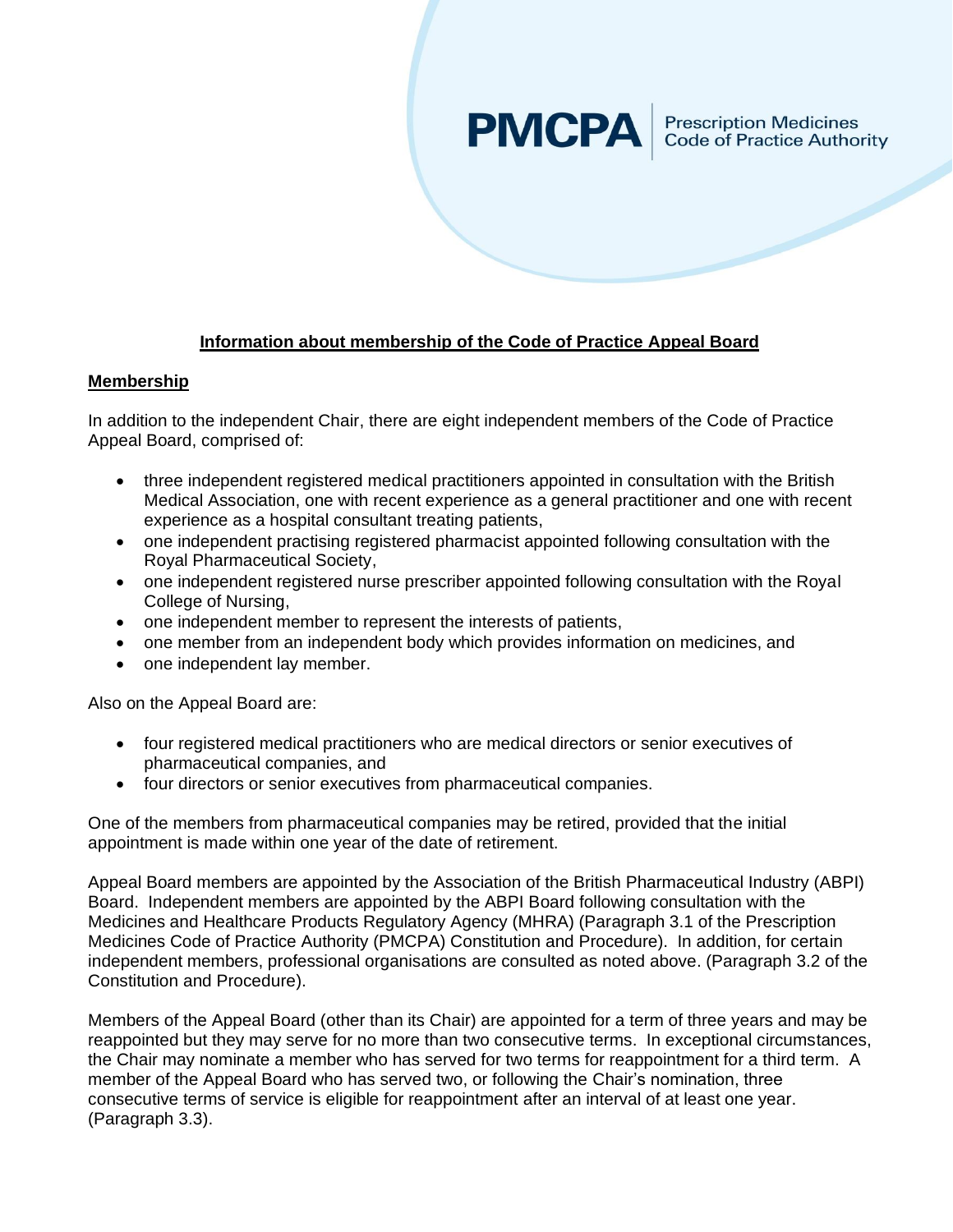## **The role of the Code of Practice Appeal Board**

Initial rulings upon complaints made under the ABPI Code of Practice for the Pharmaceutical Industry are made by the Code of Practice Panel, which is comprised of at least two of the following; the Director, Deputy Director and the Managers of the PMCPA. (Paragraph 2).

Either party can appeal against the rulings of the Panel to the Code of Practice Appeal Board. The Appeal Board is the final arbiter as to whether or not there has been a breach of the ABPI Code. (Paragraph 7).

The Appeal Board also receives reports on all complaints which have been settled at Panel level, that is to say where the Panel's decisions have been accepted without appeal. (Paragraphs 4.1 and 11.1). The majority of cases are not appealed.

The Appeal Board also receives certain formal reports from the Panel or Authority. (Paragraphs 8.1 and 8.2). Other formal reports can also be made. (Paragraph 11.1).

The Appeal Board may impose additional sanctions upon a company ruled in breach of the ABPI Code including in relation to cases settled at Panel level. (Paragraphs 10 and 11).

The Appeal Board may report companies to the ABPI Board. (Paragraph 12).

The Appeal Board also advises the Authority on any matter concerning the ABPI Code or its administration when it is asked to do so. (Paragraphs 1.3 and 1.5).

The Director of the PMPCA reports to the Appeal Board for guidance on the interpretation of the Code and the operation of the complaints process. (Paragraph 1.3).

### **Meetings of the Code of Practice Appeal Board**

The Code of Practice Appeal Board usually meets at 7<sup>th</sup> Floor, Southside, 105 Victoria Street, London, SW1E 6QT, where the PMCPA and the ABPI have their offices. Recently meetings have been held by video conference.

Meetings start at 10am and usually continue on into the early afternoon. Members must schedule their diaries to ensure that, if business dictates, they are available to attend for the whole day. The honorarium is paid on the basis that members will be available for the entire day.

Eleven meetings are scheduled for each calendar year, one for each month except for August. Occasionally particular meetings are cancelled because of a lack of business to consider. Two additional provisional meetings are scheduled for March/April and October in case there is more business than can be accommodated at the normal meetings.

### **The role of members of the Code of Practice Appeal Board**

Each appeal or report which comes before the Code of Practice Appeal Board is the subject of detailed papers.

These consist of the initial complaint and the respondent company's response, the minute of the Code of Practice Panel's consideration of the complaint and the resulting correspondence. If an appeal is to be considered, the papers will also include the letter of appeal and the other party's comments on it, and, in an appeal from the complainant, further comments on the company's response to the appeal,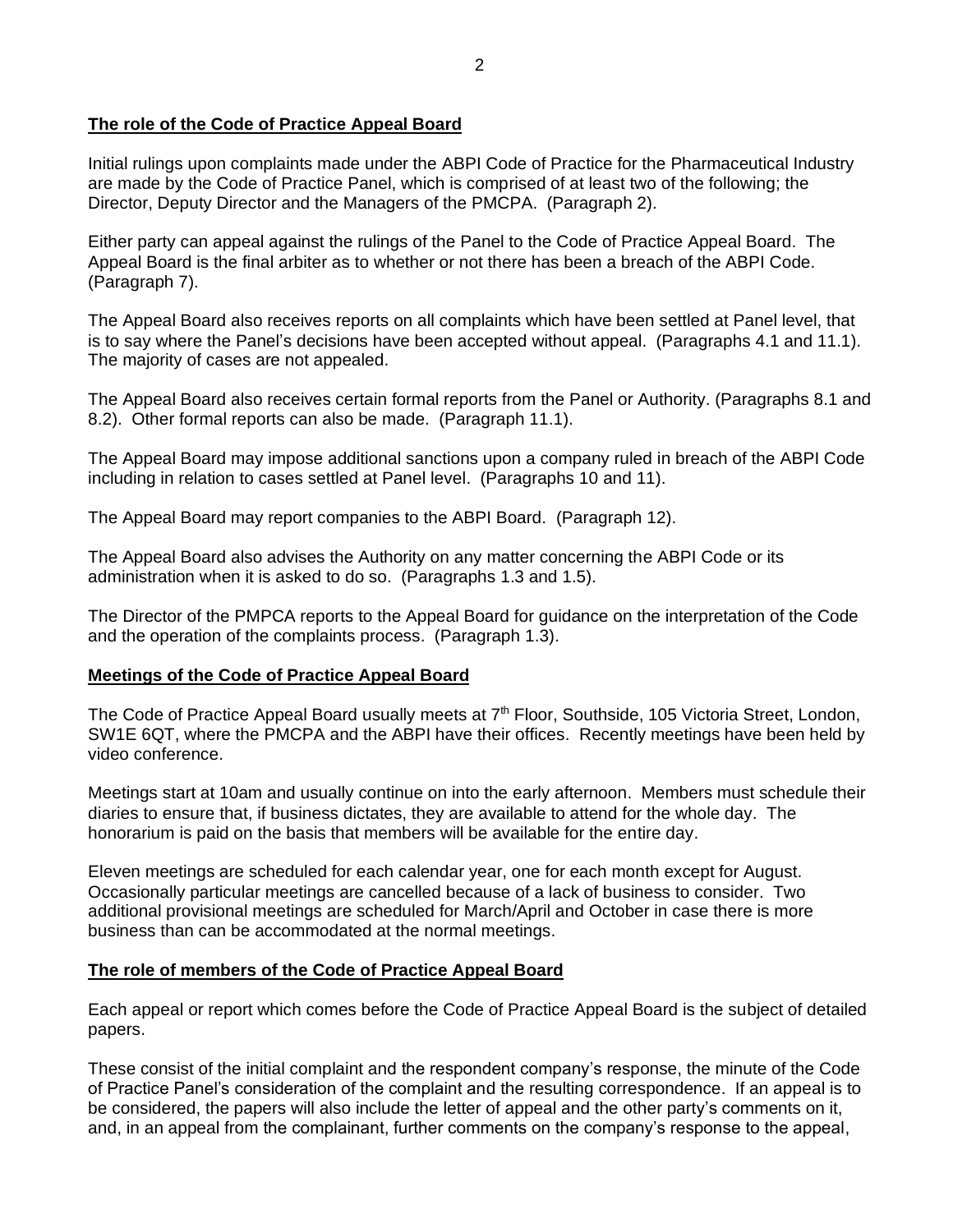together with supporting evidence at each stage, such as published medical and scientific papers etc. Original copies of material will be included where appropriate.

It is essential that prior to meetings Appeal Board members read all of the correspondence and the Panel's minute and familiarize themselves with the supporting evidence. There is a substantial amount of detailed pre-reading to do in the week prior to a meeting and members must ensure they allow enough time for this.

Appeal Board members are required to declare certain interests as set out in the separate 'Declarations of Interest' document.

If, prior to a meeting, a member thinks that a potential conflict of interest is likely to result in him/her being barred from hearing an appeal or report, they should contact the Executive Officer of the PMCPA for advice so that, if necessary, alternative arrangements can be made to ensure that the Appeal Board remains quorate despite their absence.

At the meeting, the party or parties present will usually make a presentation in support of their position. A complainant not from a pharmaceutical company does not usually appear in person or seek representation at the appeal hearing, though they are fully entitled to do so. It is expected that members of the Appeal Board will ask questions of those appearing. If both parties are present then they communicate via the Chair, not directly.

When the presentations and questions are at an end and the parties have left the meeting, members of the Appeal Board debate and decide, in relation to each ruling appealed, whether or not to uphold the Panel's decision ie whether or not there has been a breach of the ABPI Code. This is done on a show of hands, the Chair having both an original and a casting vote. Members are expected to participate in the discussion.

The arrangements are similar when the Appeal Board considers a formal report made under the Constitution and Procedure from the Panel or Authority except that only the respondent company is entitled to appear. The respondent company receives a copy of the report which includes the initial complaint, the company's response, the minutes of the Panel meeting, if relevant the minutes of the Appeal Board and the resulting correspondence.

A formal report is made with a view to the Appeal Board considering whether further sanctions are appropriate. A report is not an appeal of the Panel's rulings.

At each Appeal Board meeting details of cases completed at the Code of Practice Panel level are provided to the Appeal Board to review the documents provided with a view to considering whether the case report can be published or whether additional sanctions are required. Members of the Appeal Board are expected to raise any concerns.

#### **The particular role of independent members**

When the Appeal Board considers an appeal or a formal report, independent members, including the Chair, must be in the majority. (Paragraph 4.2).

Independent members of the Appeal Board bring to its deliberations viewpoints from outside the pharmaceutical industry. The ABPI Code recognises and seeks to achieve a balance between the needs of patients, health professionals, the public and industry.

It is important that outside opinions are available to the Appeal Board because the pharmaceutical industry's products and activities are directed towards health professionals invariably and may impact